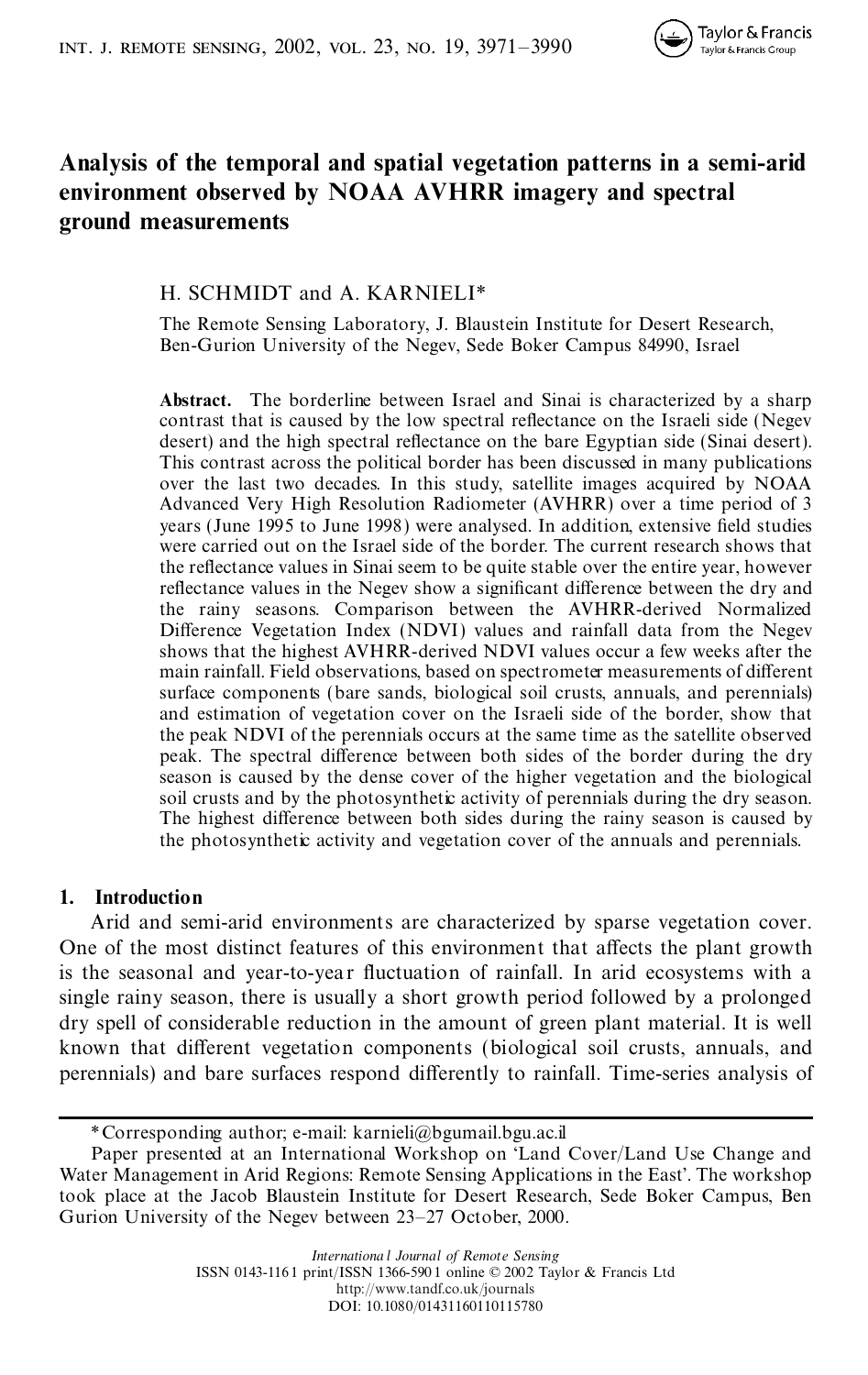data enables observing seasonal and annual trends in vegetation cover, and helps to find out the reason for spectral variability. Multitemporal satellite sensor data have been shown to be useful in monitoring the plant phenology or the rainfall condition that are reflected in vegetation phenologic cycles (e.g. Townshend and Justice 1986, Justice and Hiernaux 1986, Justice *et al*. 1991, Lambin and Strahler 1994, Prince *et al*. 1995).

The Advanced Very High Resolution Radiometer (AVHRR) operated by the National Oceanic Atmospheric Administration (NOAA) with a high temporal resolution of about 1 day plays a signicant role in monitoring regional and global processes. The most important AVHRR-derived product for ecological applications is the Normalized Difference Vegetation Index (NDVI) developed by Rouse *et al.* (1974):

$$
NDVI = (NIR - R)/(NIR + R)
$$
\n(1)

where  $R$  is the reflectance in the red channel and NIR is the reflectance in the nearinfrared channel of the NOAA AVHRR sensor. This index shows positive correlation with photosynthetic activity, vegetation cover, biomass, and Leaf Area Index (LAI) (e.g. Holben 1986, Chilar *et al.* 1991, Ehrlich *et al.* 1994, Prince *et al.* 1995). It is demonstrated that multitemporal NDVI images are useful for analysing spatial vegetation patterns and for assessing vegetation dynamics (e.g. Justice *et al.* 1985, Justice and Hiernaux 1986, Gutman 1991, Townshend and Justice 1986). Using NDVI images derived from AVHRR data, vegetation-cover classes can be separated in multitemporal space according to their phenological variations (e.g. Justice *et al*. 1985, Tucker *et al*. 1985, Tucker 1986, Hobbs 1995, Ehrlich *et al.* 1994). Vegetation indices and their information can be related to long-term meteorological events (Justice *et al.* 1985, Hielkema *et al.* 1986, Townshend and Justice 1986), plant species distribution (Tappan *et al*. 1992, Mora and Iverson 1997) and changes in vegetation cover (Justice *et al*. 1985, Justice and Hiernaux 1986).

NDVI values derived from AVHRR observations in a semi-arid environment have been found to be closely correlated with rainfall (Hielkema *et al*. 1986, Tappan *et al*. 1992, Maselli *et al*. 1993). In many arid landscapes, rainfalls are irregular and unevenly distributed temporally and spatially. The peak of NDVI observations for an area may not coincide with the timing of the physical maturity of the herbage plants in that area (Samson 1993). The NDVI–rainfall relationship is a sensitive indicator for the inter-annual variability of rainfall, and the timing of NDVI response to rainfall was studied by Nichelson *et al*. (1990). The results of that study show that there is a good relationship between rainfall variations and NDVI on seasonal and inter-annual time scales. The best association is generally between NDVI and a 3-month average of rainfall in the concurrent and two previous months. This delayed response suggests that NDVI is a better indicator of vegetation growth and soil moisture than of rainfall (Nichelson *et al*. 1990, Nichelson and Farrar 1994).

The major difficulty involved in the use of NDVI lies in several environmental factors that can affect the relation between the vegetation index and total biomass production. These include terrain topography, soil types and soil moisture, different vegetation associations, and more (e.g. Huete and Tucker 1991, Farrar and Nicholson 1994, Leprieur *et al*. 1996). Lozano-Gracia *et al*. (1991) studied the regional biomass–soil relationship using NOAA AVHRR based NDVI values for two growing seasons in the midwestern USA. The results of this study indicate that land-cover types, soil texture, and soil water-holding capacity have an important effect on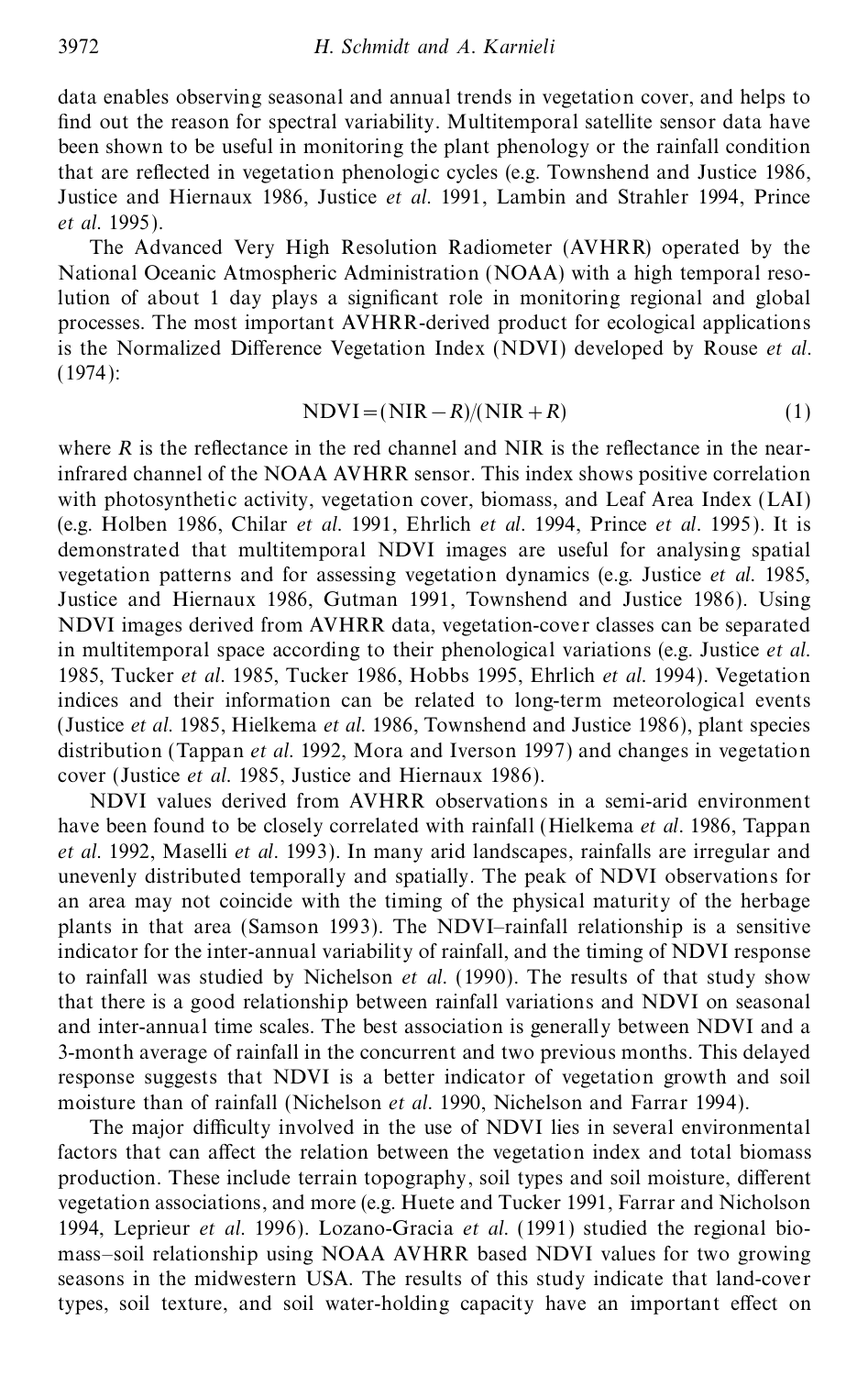vegetation biomass changes as measured by AVHRR data. Kremer and Running (1993) assessed the ability of AVHRR/NDVI data to record intrabiome variability of phenological and structural characteristics of grass and shrub communities in a semi-arid ecosystem. The authors found out that the primary limitation of using AVHRR data to delineate among vegetation communities within a single biome is the coarse spatial resolution of the data that might be greater than the inherent topographic and vegetation variability over regional scales.

The objective of this paper is to investigate the possibility of remote monitoring temporal and spatial variation of reflectances across the Israel–Egypt border and the impact of the seasonal variation of the higher and lower vegetation on this phenomenon. Field measurements were only possible on the Israeli side of the border. The comparison of Egyptian and the Israeli side of the border is limited on the satellite measurements. This contribution constitutes one of the first attempts to study the seasonal variation of the vegetation in the Negev on the basis of 3 years of observations using radiometrically- and atmospherically-corrected NOAA AVHRR images and field measurements acquired during a 2-year period.

# **2. Study area**

The borderline between the Negev and Sinai is characterized by a sharp contrast that is caused by the low spectral reflectance in the Negev desert and the high spectral reflectance in the Sinai desert. This phenomenon can be observed in all spectral bands including the thermal and microwave regions. This contrast along the political border has been discussed in many publications over the last two decades since launch of the first Landsat Multi-Spectral Scanner (MSS) sensor (e.g. Otterman 1974, 1977, 1981, Otterman *et al*. 1975, Otterman and Fraser 1976, Danin 1983, 1991, Otterman and Tucker 1985, Danin *et al*. 1989).

Different explanations exist about the reason for this sharp contrast (Karnieli and Tsoar 1995, Tsoar and Karnieli 1996, Otterman 1996). Karnieli and Tsoar (1995) present spectral ground measurements for different surface components (sands, biological soil crusts and shrubs) and analysed an aerial photograph from this area. They found out that a significant spectral contrast exists between bare sands and biological soil crusts. The same authors analysed three Landsat MSS images spanning a time period of 5 years (Tsoar and Karnieli 1996). Based on these a gradual decrease in the brightness of the Negev between 1984 and 1989 was observed in the visible and near-infrared bands of the MSS sensor. The authors conclude that the wellknown contrast between both sides is not a direct result of vegetation cover but is caused by the biological soil crusts in the Negev, and a lack of this crust in Sinai, due largely to anthropogenic activity (of men and animals). Karnieli (1997) developed a Crust Index (CI) and applied it for this region. The Negev shows a high density of biogenic crust cover in contrast to Sinai with almost no biogenic crust cover.

Otterman (1996) has rejected biological soil crusts as responsible for the low spectral reflectance in the Negev. The author sees the cover of higher plants and their shadowing effects in producing the spectral contrast. Ground observations show individual desert shrubs as much darker than the soil. The sparse cover of these higher plants tend to merge at elevated view directions, producing a uniform darkening of the entire area in satellite images with low viewing angle and low sun, respectively. Note that most of the above-mentioned studies are based on the analysis of a few satellite images, mainly Landsat MSS.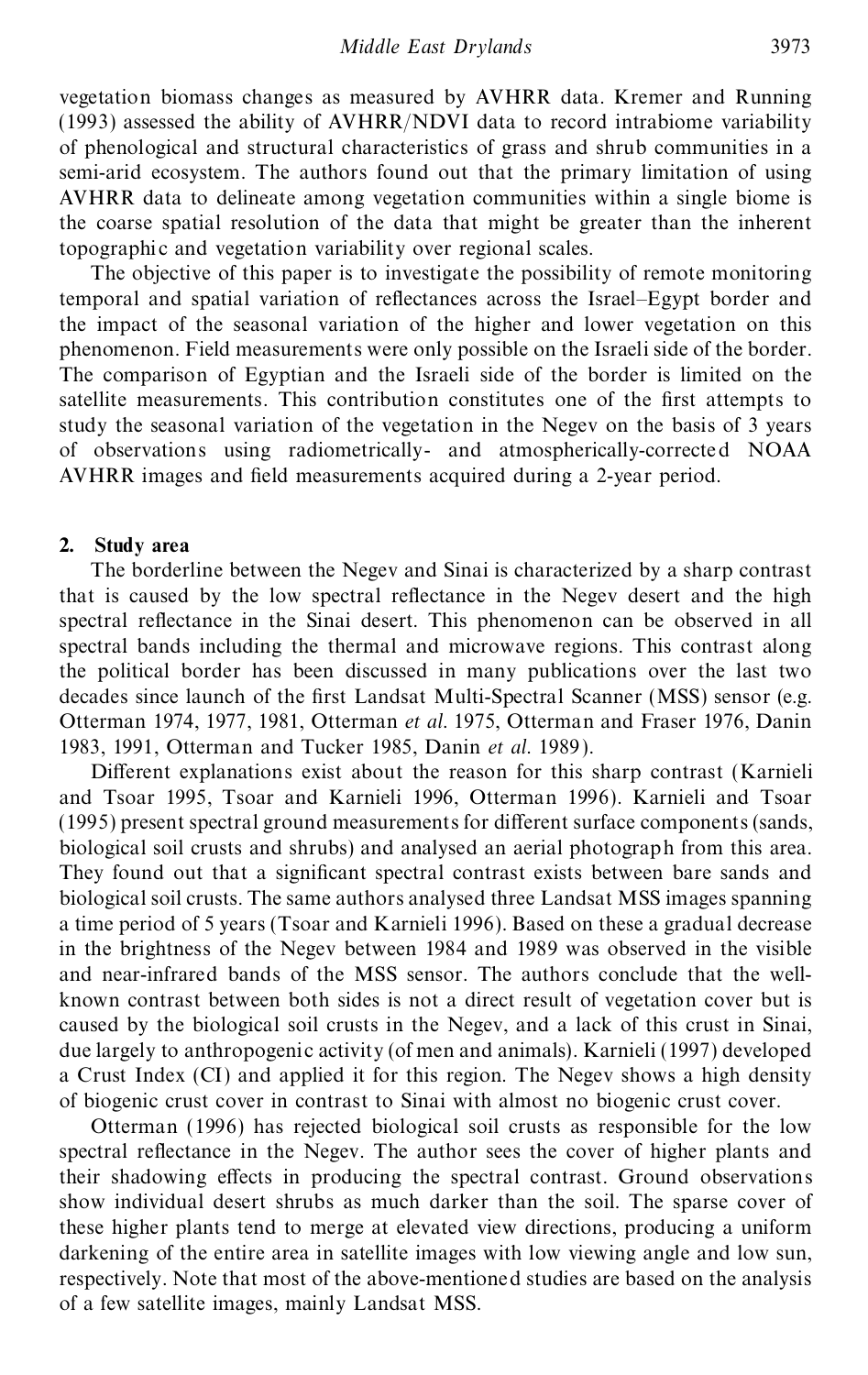

Figure 1. Location of the study area and the rainfall distribution over the southern part of Israel.

The study area (Sede-Hallamish), located in the north-western Negev desert of Israel (figure 1), is a sandy environment that represents the eastern extension of the Sinai sand fields from the geomorphological and lithological points of view (Tsoar 1990, Tsoar and Moller 1986, Tsoar *et al*. 1995). The area consists of longitudinal dunes with wide interdune corridors.

The mean annual precipitation for the study area is about 100 mm concentrated during the rainy season (from November until March). The amount, intensity, and distribution of rainfall vary considerably from year to year. The rainfall in Sede-Hallamish was 176 mm in 1994/95, high above the annual average. The 1995/96 rainy season was very dry and had a total rainfall of 32.3 mm much below the annual average. The two rainy seasons in the next 2 years (1996/97 and 1997/98) were represented by around average annual rainfall with 79.3 mm and 85.1 mm, respectively. In the 1996/97 rainy season, the rainfall distribution was uneven, concentrating mainly within 1 month (January). The 1997/98 rainy season had two major rainfall months (January and February).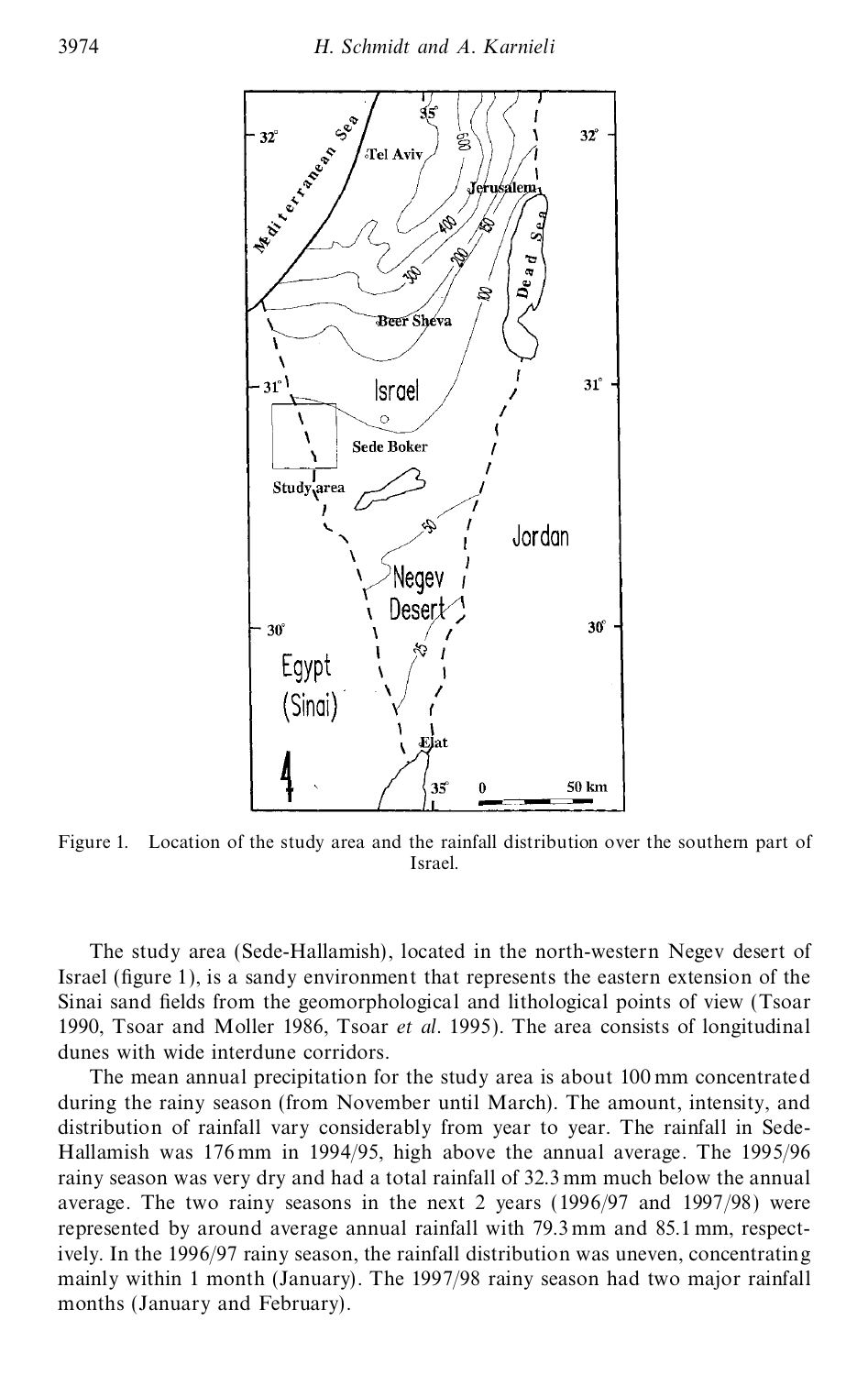The study area is represented by natural vegetation consisting mainly of sparse higher vegetation (e.g. Anabasetum articulatae, Artemisia monosperma, Thymelia hir*suta*, *Retama raetam* and *Stipagrostis scoparia*). The slopes of the dunes as well as the interdune corridors are covered by biological soil crusts of mainly cyanobacteria (Karnieli and Tsoar 1995, Karnieli 1997). The cyanobacteria communities consist of *Microcoleus vaginatus* accompanied by *Scytonema*, *Schizothrix*, *Calothrix*, *Chroococcidiopsis*, *Nostoc* and *Phormidium* (Danin 1996). In this work, not much attention has been paid to differentiate between different species of desert plants. However, the vegetation has been gathered into three categories: perennials, annuals, and lower plant communities consisting of biological soil crusts.

### **3. Methods**

## 3.1. *Spectral ground measurements*

In the Negev, reflectance values were measured in the field between 400 and 1100 nm wavelength in 2 nm increments, using a LICOR spectrometer (LI-COR 1989). Reflected radiation was measured with a  $15^{\circ}$  field-of-view from a height of about 1 m. The spectral reflectance was calculated by relating the target radiances to the downwelling irradiation as measured by a cosine-corrected receptor. Different vegetation components (perennials, annuals, and biological soil crusts) and various bare surfaces (sands and playa) were measured in the study area. Spectral measurements were carried out during 2 years parallel to NOAA AVHRR observation. Frequent measurements were taken during the rainy season while the prolonged dry season is represented by only a few measurements, since no significant change in vegetation and soil was observed.

The relative contribution of percentage of vegetation cover was estimated during the rainy and dry season of 2 years (1997 and 1998) by using the McAuliffe method (McAuliffe 1990). This method allows rapid estimates of density and cover of perennial vegetation in arid environments. Within the test site, points were selected as centres of circular plots. The plots used had a radius of  $18 \text{ m}$  (area =  $1024 \text{ m}^2$ ). All shrubs with different diameters were counted and the percentage cover was estimated based on a logarithmic formula. The plots were well distributed along a transect from one dune to another in order to represent the area appreciably. The annuals were counted in  $1 \text{ m}^2$  plots along the same transect. Table 1 lists the vegetation cover  $(\%)$  in the Negev study area based on the McAuliffe method.

In order to estimate the overall spectral signal reflected from different ground components in a digital satellite image, the Linear Mixture Model was used (Ichoku and Karnieli 1996). The basic physical assumption of the model is that there is no significant amount of multiple scattering between the different cover types. Consequently, the signal measured by a sensor on a given pixel can be considered

|               | Cover of<br>perennials $(\% )$ | Cover of<br>annuals $(\% )$ | Cover of biogenic<br>crusts $(\% )$ |
|---------------|--------------------------------|-----------------------------|-------------------------------------|
| March 1997    | 13.7                           | 14.4                        | 60                                  |
| June 1997     | 13.7                           | 1.6                         | 60                                  |
| December 1997 | 13.7                           | 0.8                         | 60                                  |
| March 1998    | 13.7                           | 27.3                        | 60                                  |

Table 1. Percentage of vegetation cover based on the McAuliffe method.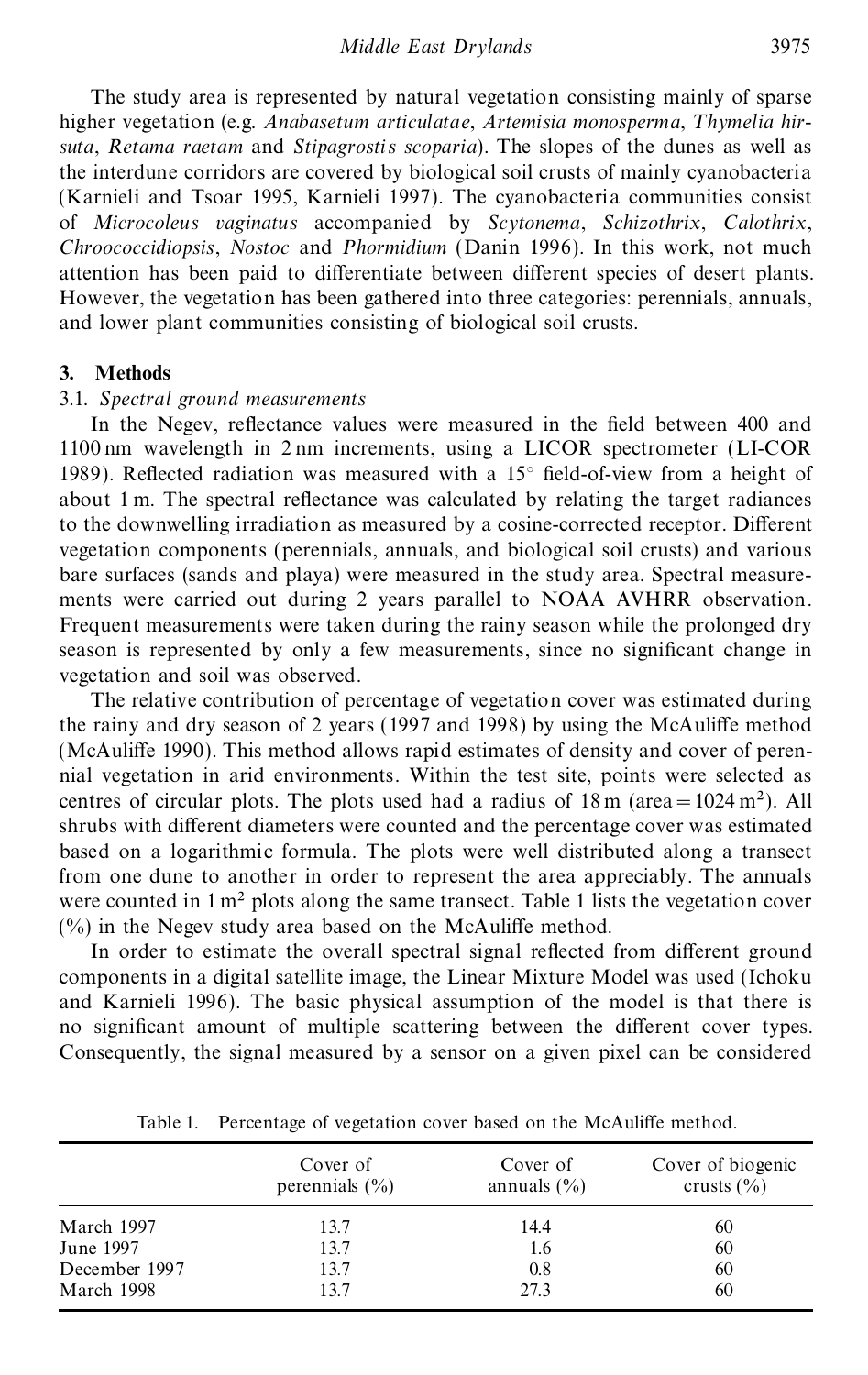as the sum of the signals received from each of the constituent cover components weighted by their respective areal proportions within the pixel (Ouaidrari *et al*. 1996). Therefore, for a given spectral band, the expected reflectance value  $R$  of a mixed pixel can be expressed by the following formula:

$$
R = \sum_{i=1}^{n} P_i \rho_{ij} \tag{2}
$$

where  $P_i$  is the relative contribution or fraction of component *i* and  $\rho$  is the spectral where  $r_i$  is the relative contribution of fraction of component *i* and *p* is the spectral response of component *i* in waveband *j*. In the current study, the linear mixture model was applied for the spectral ground measurements of all surface components. The purpose was to mix the spectral responses according to their percentage cover in order to simulate their responses in the NOAA AVHRR red and NIR spectral bands. It was assumed that the weighted sum of the measured spectral response of the different surface components is equal to the integral spectral response of individual pixels as observed by NOAA AVHRR in the Negev study area.

#### 3.2. *Satellite data processing*

The study is based on NOAA AVHRR satellite data that were acquired in High-Resolution Picture Transmission (HRPT) format in Sede Boker (Israel, the Negev Desert). NOAA-14 AVHRR images of Israel were obtained for the three-year time period from June 1995 to June 1998. Figure 2 shows a subset of a NOAA AVHRR image of the studied region. The geometrical distortion introduced by the extreme scan angle was reduced by limiting the use of the images with a satellite zenith angle of 30°. Beside, only cloud-free images were used in this work.

The correction procedure was divided into three parts: radiometric correction, atmospheric correction, and the geometrical correction. The process of data in the visible and the NIR channels is based on post-launch calibration coefficients, suggested by the calibration group at the NOAA/NESDIS Office of Research Application (Rao and Chen 1996). Atmospheric correction of the top-of-atmosphere (TOA) reflectances was carried out using the 6S algorithm. This computer code (6S—Second Simulation of the Satellite Signal in the Solar Spectrum) allows the estimation of the solar radiation backscattered by the Earth-surface–atmosphere system, as it is observed by a satellite sensor (Vermote *et al.* 1997). For successful atmospheric correction, the code requires estimates of the water vapour, aerosol, and ozone contents in the atmosphere. Estimates of total precipitable water and aerosol optical thickness of the atmosphere were obtained from an automatic tracking sun photometer (CIMEL), installed in Sede Boker, about 50 km apart from the study area. Ozone content in the atmosphere is based on climatology derived from the Total Ozone Mapping Spectrometer (TOMS 1993) onboard the Nimbus-7 spacecraft between 1987 and 1993. For images where data of atmospheric condition were not available, only the ozone content of atmosphere was corrected.

The images were geometrically corrected to a master image using ground control points and applying a nonlinear second order transformation. The accuracy of the correction lies at the subpixel level. The NDVI (equation 1) was calculated from the surface reflectance values for all AVHRR images.

NDVI composites were made on a monthly basis using the maximum value composite (MVC) method (Holben 1986). This technique reduces directional reflectance and off-nadir viewing effects and minimizes sun-angle and shadow effects.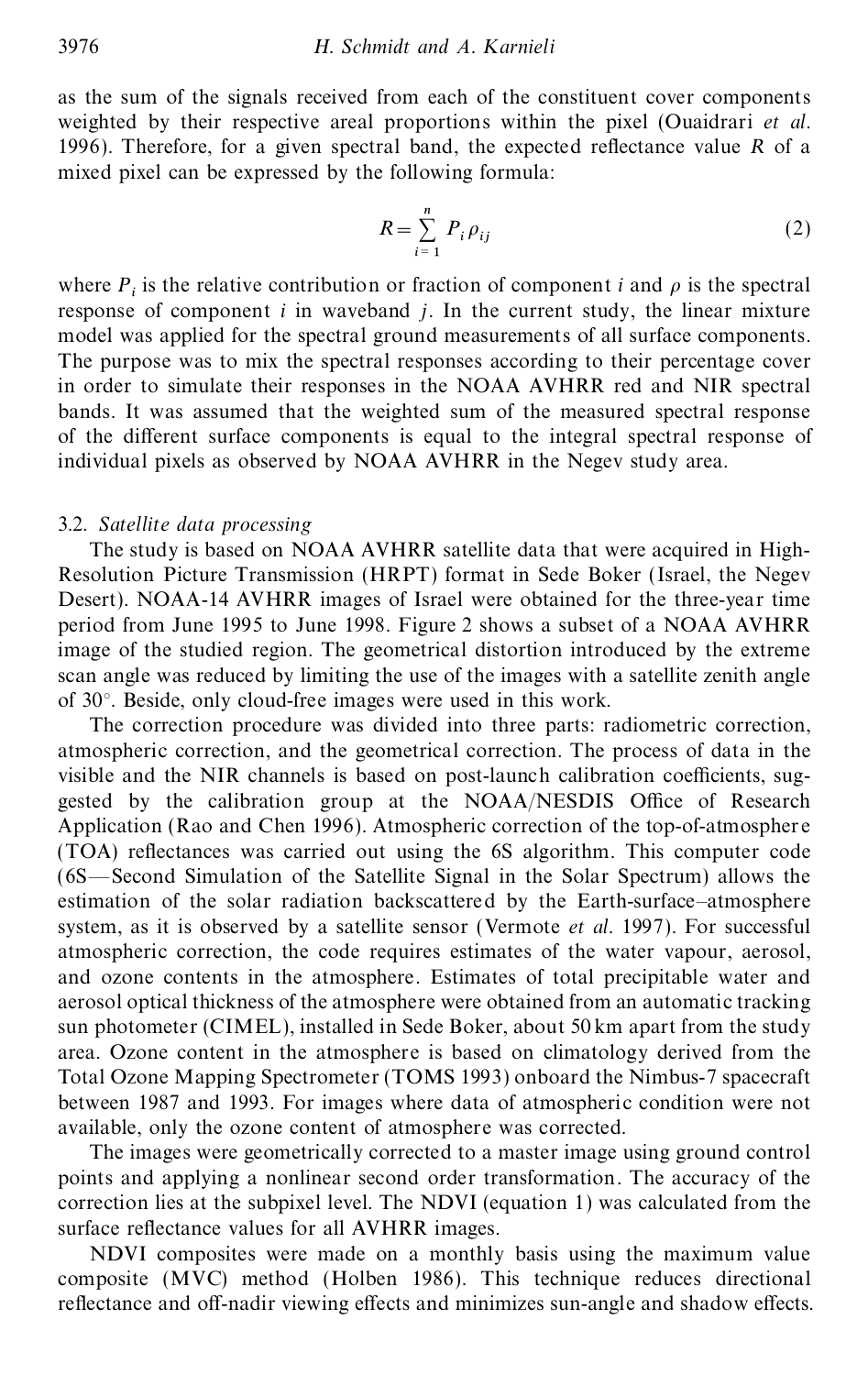

Figure 2. A subset of a NOAA AVHRR image with the study area; acquired in February 1997 during the rainy season  $(R,G,B=2,1,1)$ .

# **4. Analysis and results**

# 4.1. *Spectral ground measurements*

The temporal variation in the spectral reflectance of the main four surface components (sands, perennials, annuals, and biological soil crusts) in the study area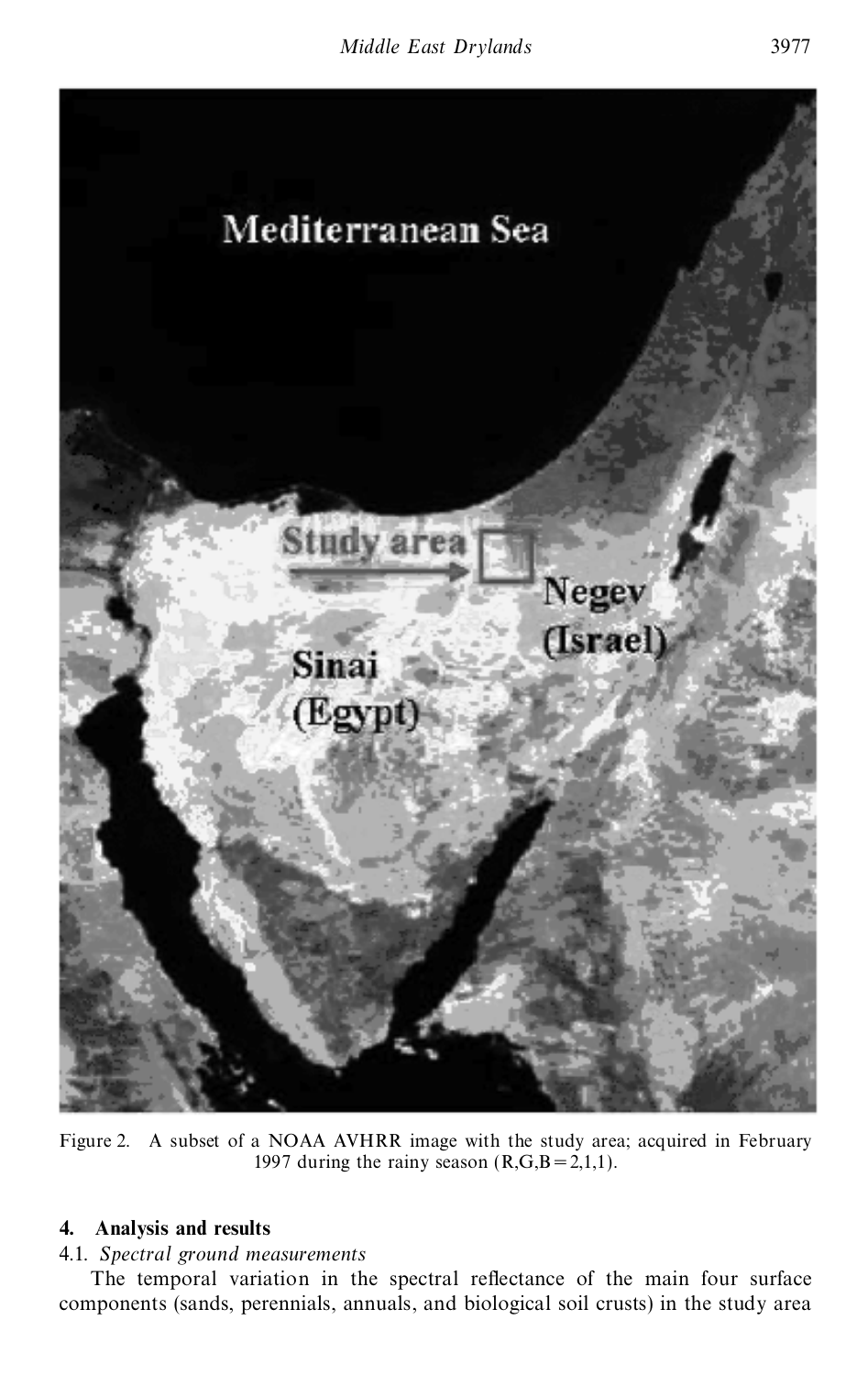during 1 year based on selected months is shown in figure 3. The spectral reflectance of bare surfaces in the Negev almost does not change between the rainy and dry season and shows a high reflectance value in all wavebands with a gradual increase from the visible towards the NIR (figure  $3(a)$ ). The corresponding biogenic crust spectra during the dry season (figure  $3(b)$ ) are very similar to that of typical bare soil spectra. They also increase gradually towards the NIR and do not show any photosynthetic activity. However, during the wet season (January) the crust spectrum turns into a typical vegetation spectrum with blue and red absorption dips, relative green peak, red edge, and NIR plateau. The annuals (figure  $3(c)$ ) present a typical green vegetation spectrum only late in the rainy season (March) and turns into a typical dry vegetation spectrum all year round otherwise. This phenomenon is mainly caused by the change from green annuals in the spring to dead or senescent vegetation in all other seasons. The perennials (figure  $3(d)$ ) present a spectrum of green vegetation during the rainy season as well as during the dry season. Their typical vegetation spectra is more pronounced in the early summer (June) since the photosynthetic activity decreases during the dry season due to adaptation of the plants to desert conditions (Evenari *et al*. 1982, Danin 1983).

Field observations, based on hand-held spectrometer measurements of different surface components covering two growing seasons (1996/97 and 1997/98), show



Figure 3. Spectral ground measurements in the Negev study area: (*a*) bare surface (sand), (*b*) biological soil crusts, (*c*) annuals, and (*d*) perennials.

Figure 4. (*a*) Relationship between NDVI (derived from spectral ground measurements) of different surface components and their response to monthly rainfall  $(mm)$  in the Negev, and (*b*) weighted NDVI with respect to the percent cover of the surface components.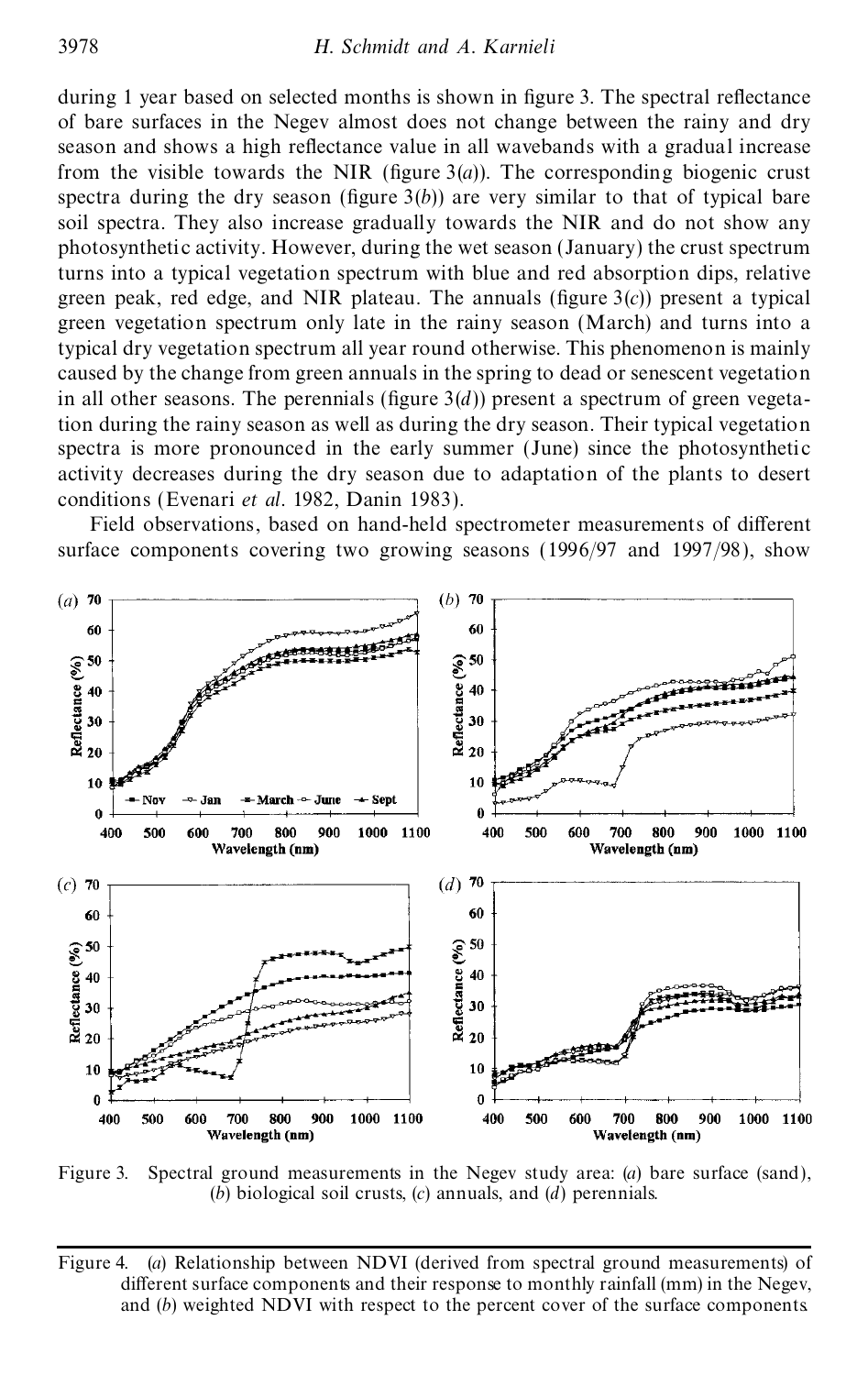$\equiv$   $\equiv$   $\equiv$ 

 $\overline{\phantom{0}}$ 

 $\overline{\phantom{a}}$ 

 $\equiv$ 

 $\equiv$ 

 $\equiv$ 

Ŷ,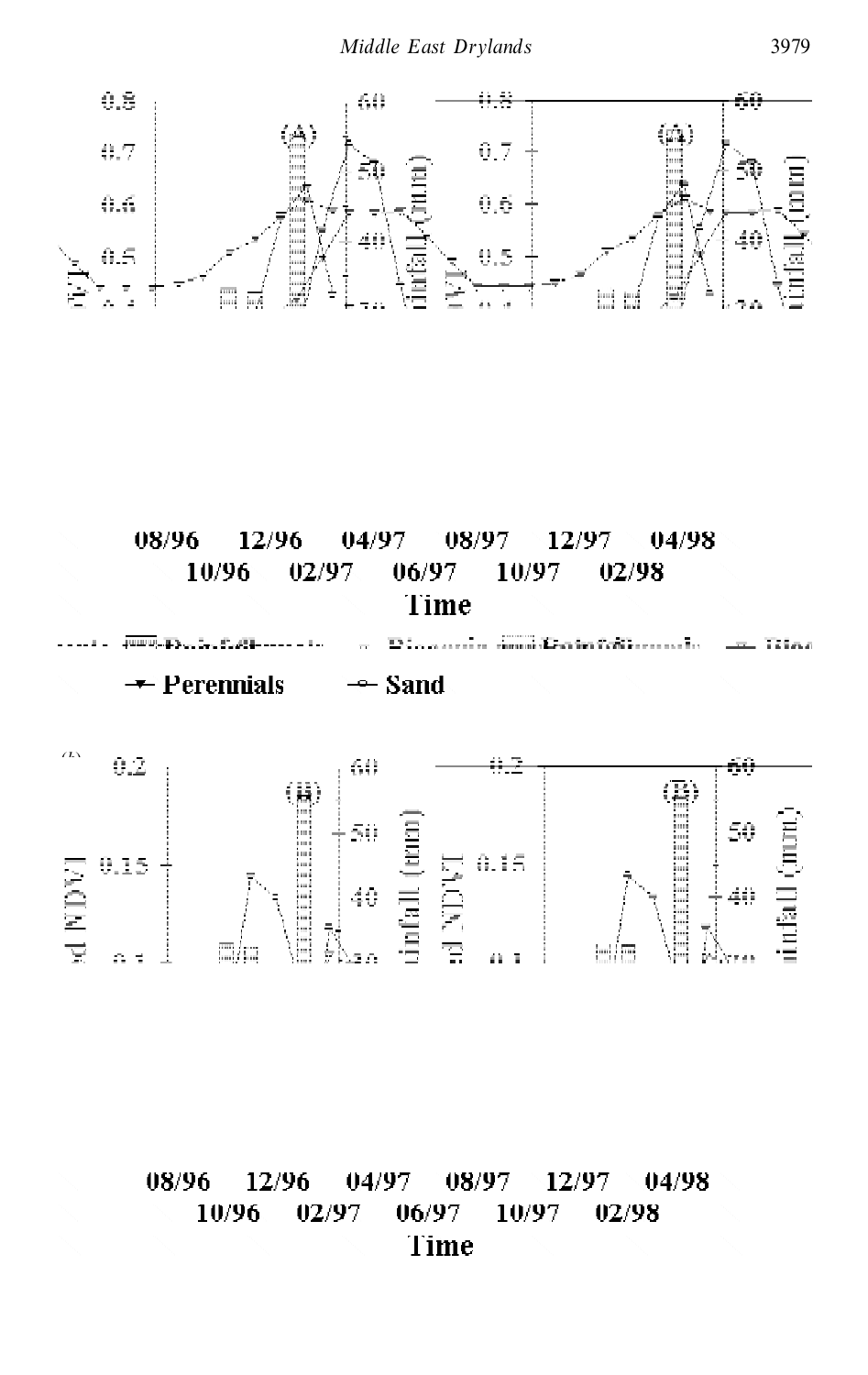$\overline{1}$   $\frac{1}{2}$ 

 $\frac{1}{1-\frac{1}{1-\frac{1}{1-\frac{1}{1-\frac{1}{1-\frac{1}{1-\frac{1}{1-\frac{1}{1-\frac{1}{1-\frac{1}{1-\frac{1}{1-\frac{1}{1-\frac{1}{1-\frac{1}{1-\frac{1}{1-\frac{1}{1-\frac{1}{1-\frac{1}{1-\frac{1}{1-\frac{1}{1-\frac{1}{1-\frac{1}{1-\frac{1}{1-\frac{1}{1-\frac{1}{1-\frac{1}{1-\frac{1}{1-\frac{1}{1-\frac{1}{1-\frac{1}{1-\frac{1}{1-\frac{1}{1-\frac{1}{1-\frac{1}{1-\frac{1}{1-\frac{1}{1-\frac{1$ 

 $\equiv$ 

 $\Box$ 

- - -

 $\mathcal{L}_{\rm{max}}$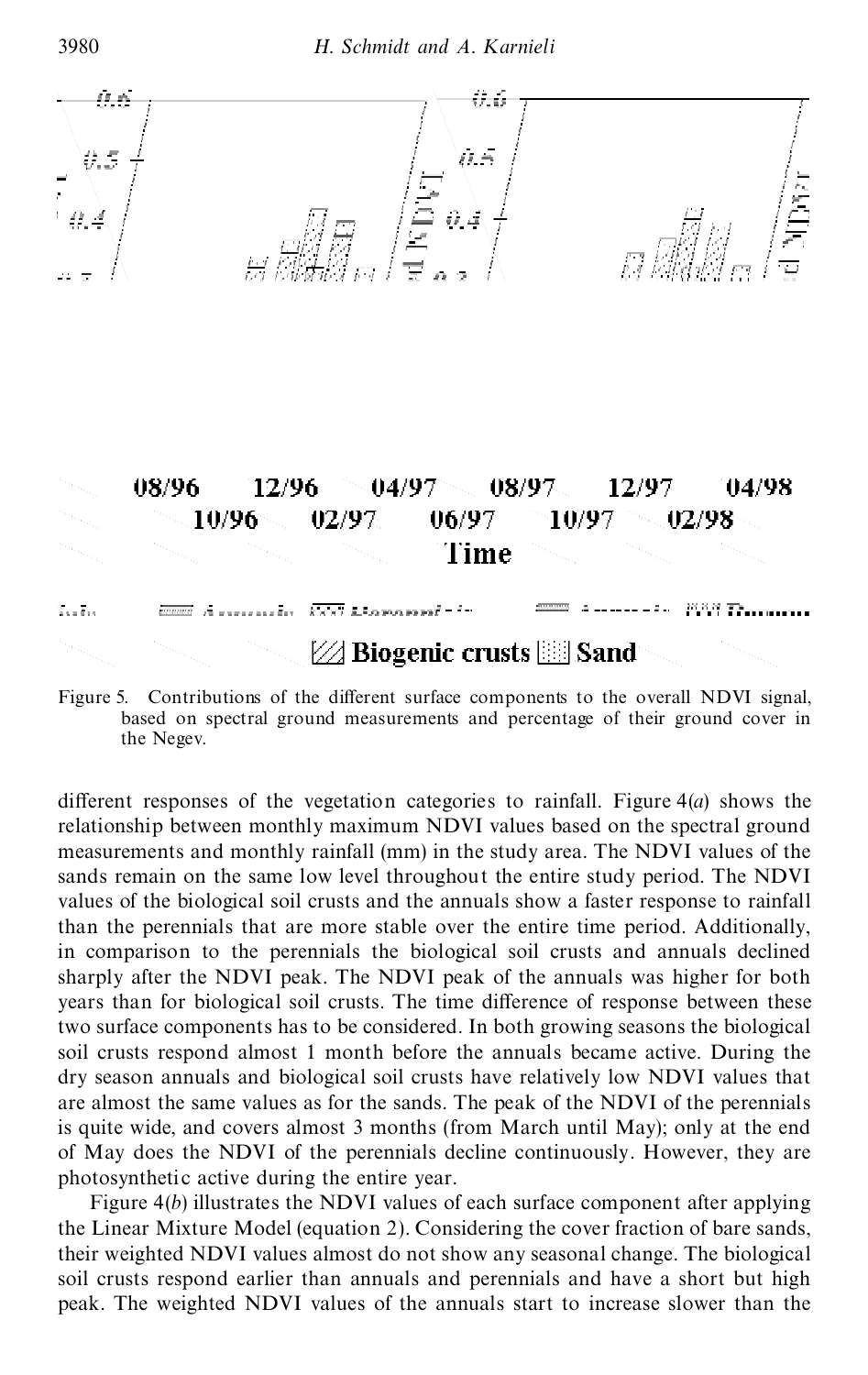biological soil crusts, have about a 2-month peak, and decrease to almost zero during the dry season. The perennials are represented by a stable 3-month plateau with slight increase during the rainy season. The peak of the activity of the perennials is at the end of the rainy season (April for both years). From the upper envelope line of figure  $4(b)$  one might notice that the annual weighted NDVI values are contributed periodically by the three vegetation components—biological soil crusts at the beginning of the rainy season followed by the annuals, while the perennials at the end of the rainy season and during the dry season.

The relative contribution of each of the different surface components on the overall NDVI signal changes from dry season to rainy season (figure 5). Perennials do not show a signicant change in their NDVI contribution for the entire study area. A slight increase can be observed at the end of the rainy season. Annuals change their contribution to the sum of the NDVI signal: from almost zero during the dry season to a high contribution during the first 2 months of the rainy season. The high percentage cover of biological soil crusts is responsible for the high contribution to the overall NDVI signal. However, the contribution of biological soil crusts changes between the seasons and shows a maximum at the beginning of the rainy season. At the end of the rainy season and during the entire dry season, the spectral response of biological soil crusts is almost the same as bare surface and does not show any photosynthetic activity.

Table 2 lists the correlation of determination between the NDVI values of all surface components and: (1) the concurrent month rainfall; (2) the sum of the last 3 months' rainfall (including the concurrent month); and (3) the cumulative rainfall up to a certain month. The highest correlation was found between annuals and the cumulative rainfall of the last 3 months' rainfall  $(r^2 = 0.87)$ . NDVI values of the biological soil crusts show a relative high correlation in cases of the sum of the rainfall of the concurrent month and the two previous months. Perennials and annuals show a much lower correlation with the rainfall of the concurrent month than with the sum of the rainfall of the concurrent month and the two previous months due to the delayed response of their photosynthetic activity.

#### 4.2. *Satellite image processing*

AVHRR data analysis shows a significant spectral difference between both sides of the border in the red channel (figure  $6(a)$ ) and in the NIR channel (figure  $6(b)$ ) during the entire studied time period (from June 1995 until June 1998). In both channels Sinai is represented by relatively higher reflectance values than in the Negev. The temporal pattern of the spectral reflectances in the red and NIR channels is almost similar on both sides of the border. During the rainy season the difference

|                 | Monthly rainfall | Sum of rainfall of the<br>concurrent month and the<br>two previous months | Cumulative rainfall |
|-----------------|------------------|---------------------------------------------------------------------------|---------------------|
| Perennials      | 0.01             | 0.31                                                                      | 0.45                |
| Annuals         | 0.22             | 0.87                                                                      | 0.64                |
| Biogenic crusts | 0.50             | 0.55                                                                      | 0.25                |
| Sand            | 0.04             | 0.01                                                                      | 0.01                |

Table 2. Correlation of determination  $(r^2)$  between the NDVI values based on spectral ground measurements and rainfall during various time periods.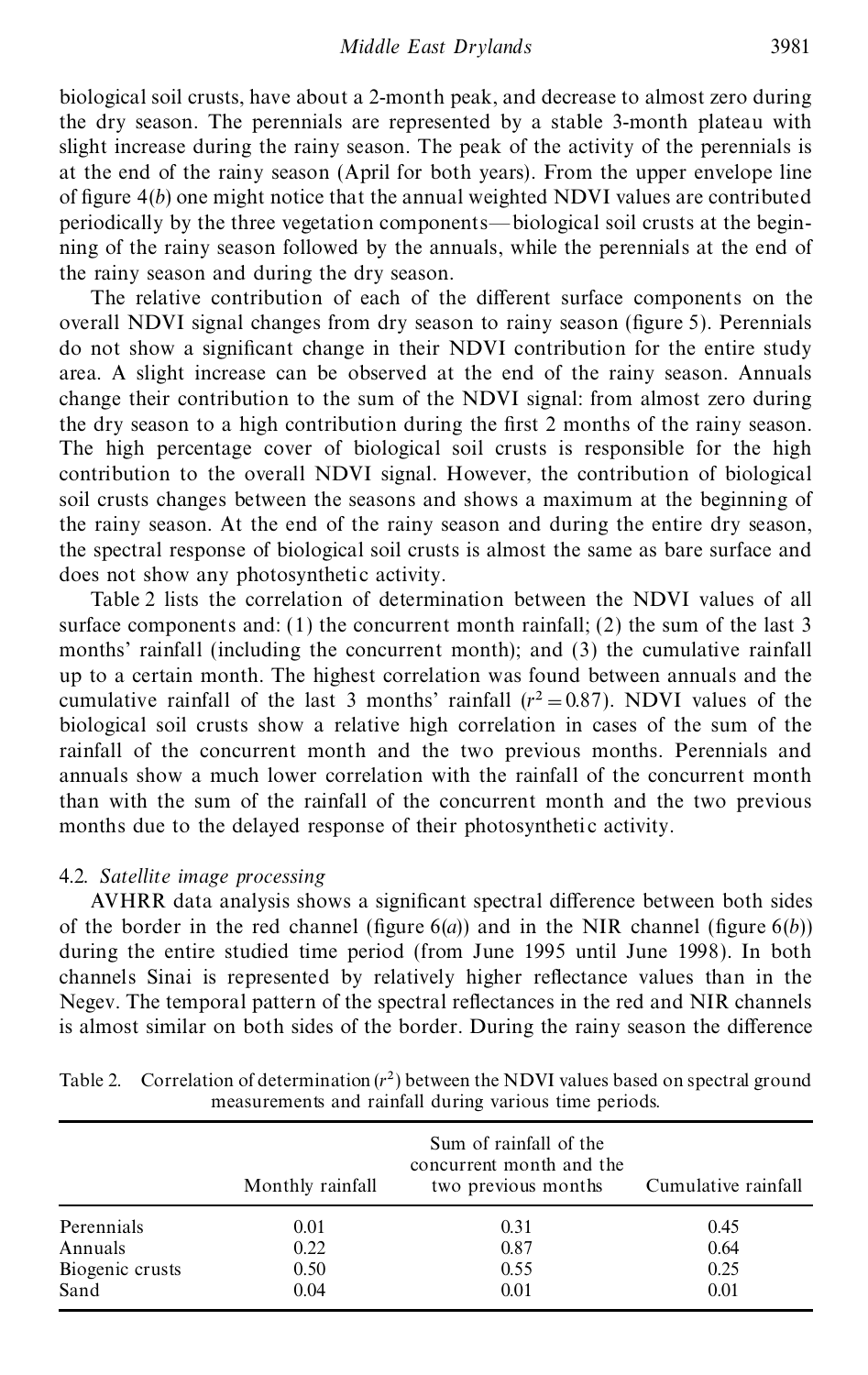ਮਾਂ ਪਤੀ <mark>ਦਾ ਦੌਰਾ ਪਾਰਟੀ ਦਾ ਦਾ</mark>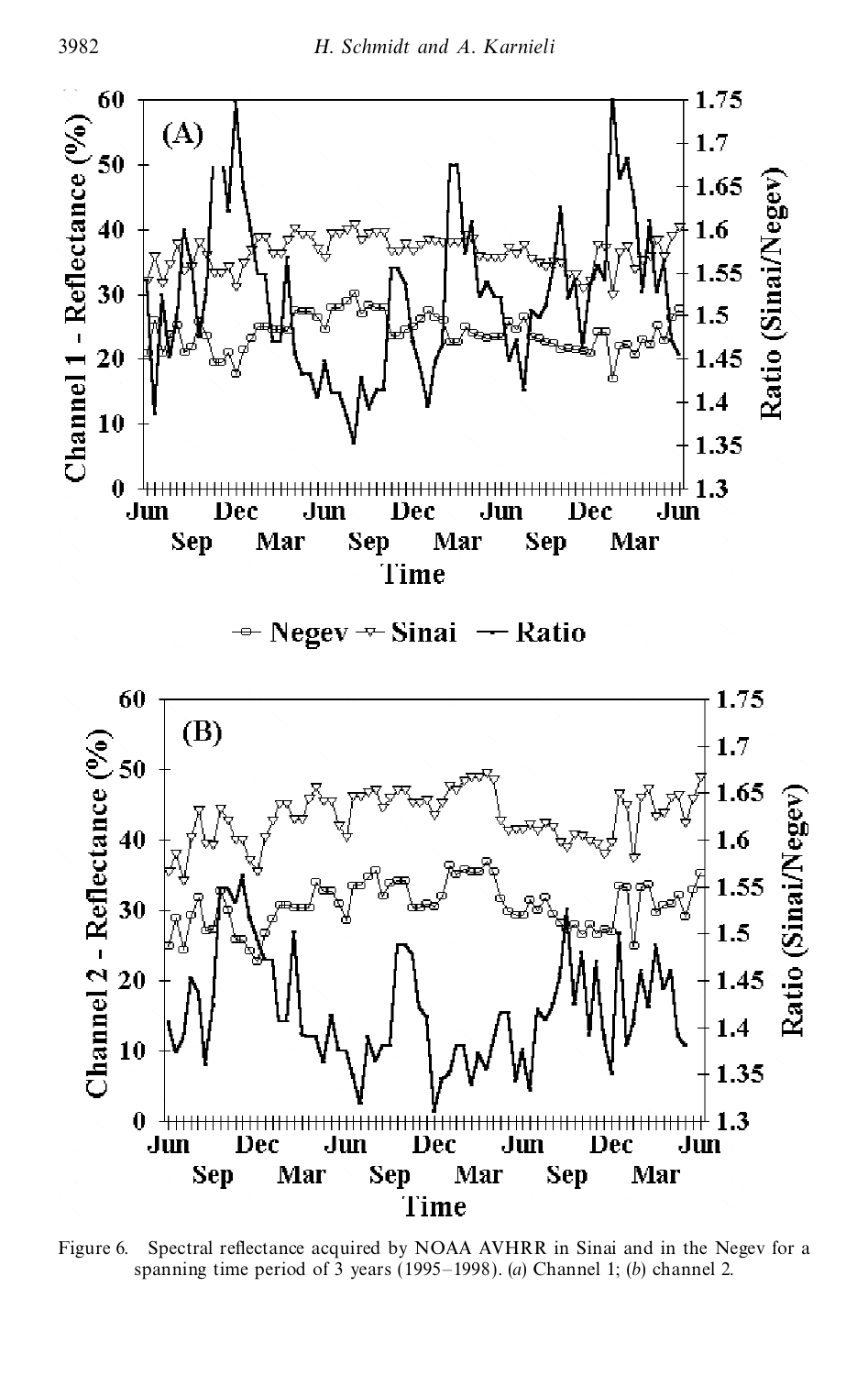in reflectance between the Israeli and the Egyptian sides of the border is higher than in the dry period, in both channels, as indicated by the ratio of the reflectance values  $(\rho_{i \text{ Sinai}}/\rho_{i \text{ Neger}}).$ 

Figure 7 shows the temporal variation of AVHRR/NDVI of almost 3 years of the satellite observations for both sides of the border. The most significant ratio  $(NDVI<sub>Negev</sub>/NDVI<sub>Sinai</sub>)$  occurs during the growing season, where the Sinai's NDVI are much lower than the respective Negev's values. This shows the relative higher abundance of vegetation in the Negev than in Sinai. A comparison of AVHRR/NDVI with monthly rainfall data from the Negev desert is shown in figure 8. The NDVI pattern is almost similar on both sides of the border. The highest NDVI values are found a few weeks after the main rainfall month(s).

The relative low NDVI values during the  $1995/96$  rainy season (figure 8) is due to relatively low amount of rainfall at that season (32.3 mm), while the two following successive yearly NDVI peaks reflect average rainfall conditions (79.3 and 85.1 mm, respectively). In comparison to 1995/96, the following two rainy seasons (1996/97 and 1997/98) of average annual rainfall allows a clear distinction between the dry and rainy seasons, especially in the Negev. The rainy season 1996/97 shows a short peak, because most of the rainfall was concentrated during only a few days. Beside, the peak of the NDVI in 1996/97 was earlier than in the following year. The rainfall during the 1997/98 season was more evenly distributed over almost a 2-month period.

In 1995/96 the NDVI peak in November reflects probably the fast response of the biological soil crusts. While the remaining season was with almost no signicant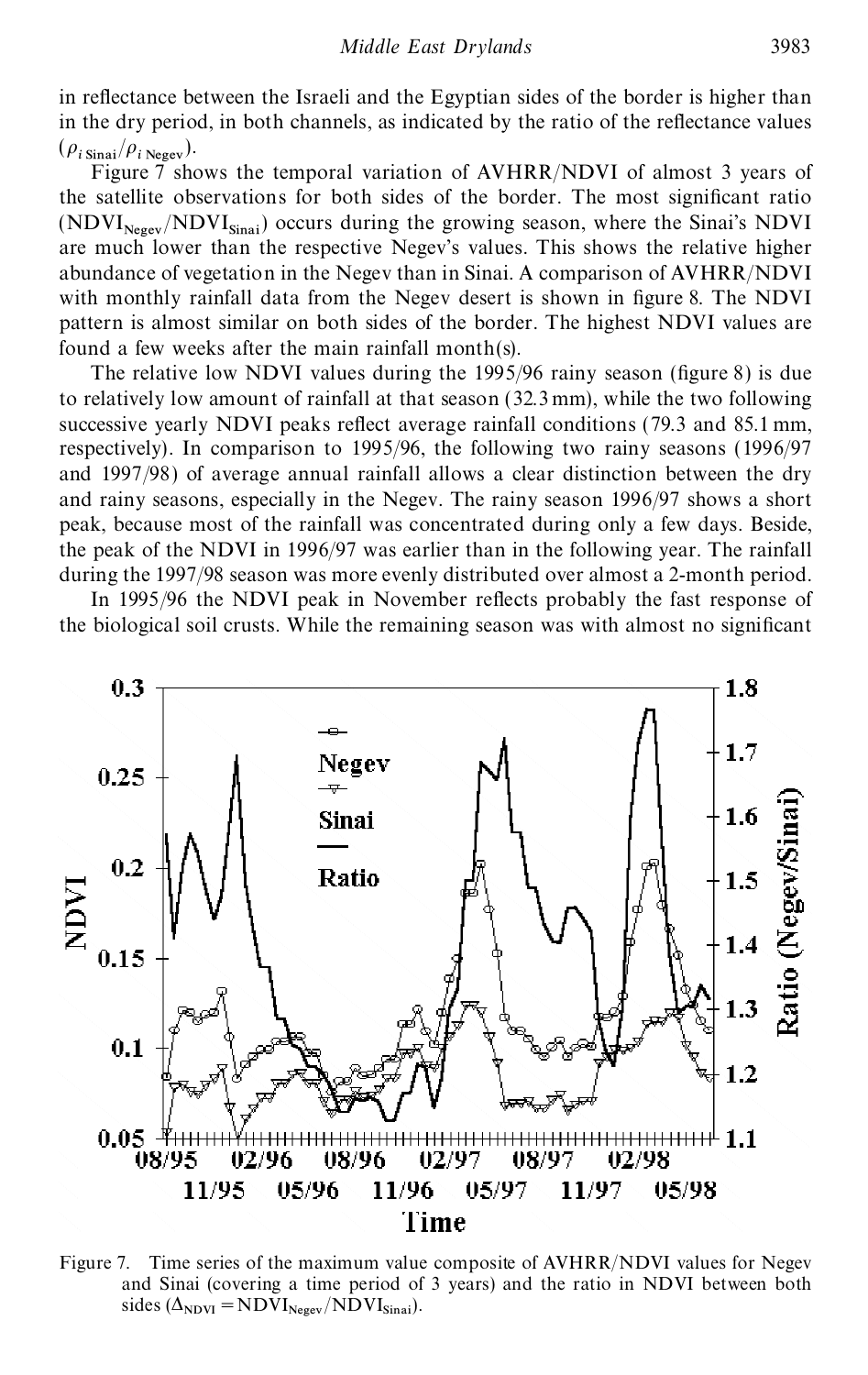$\equiv$   $\equiv$ 

 $\equiv$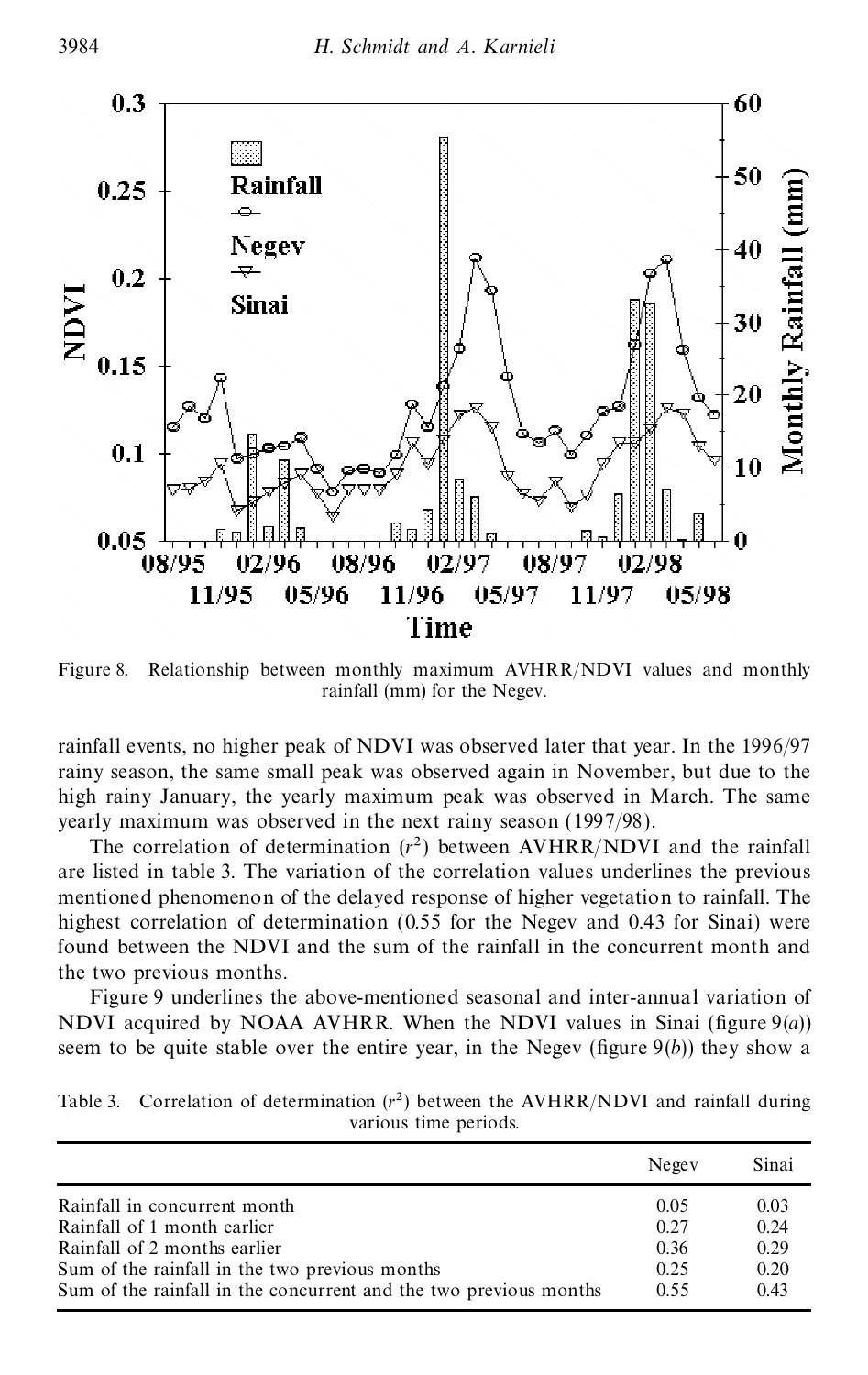L

 $\mathbb{R}^+$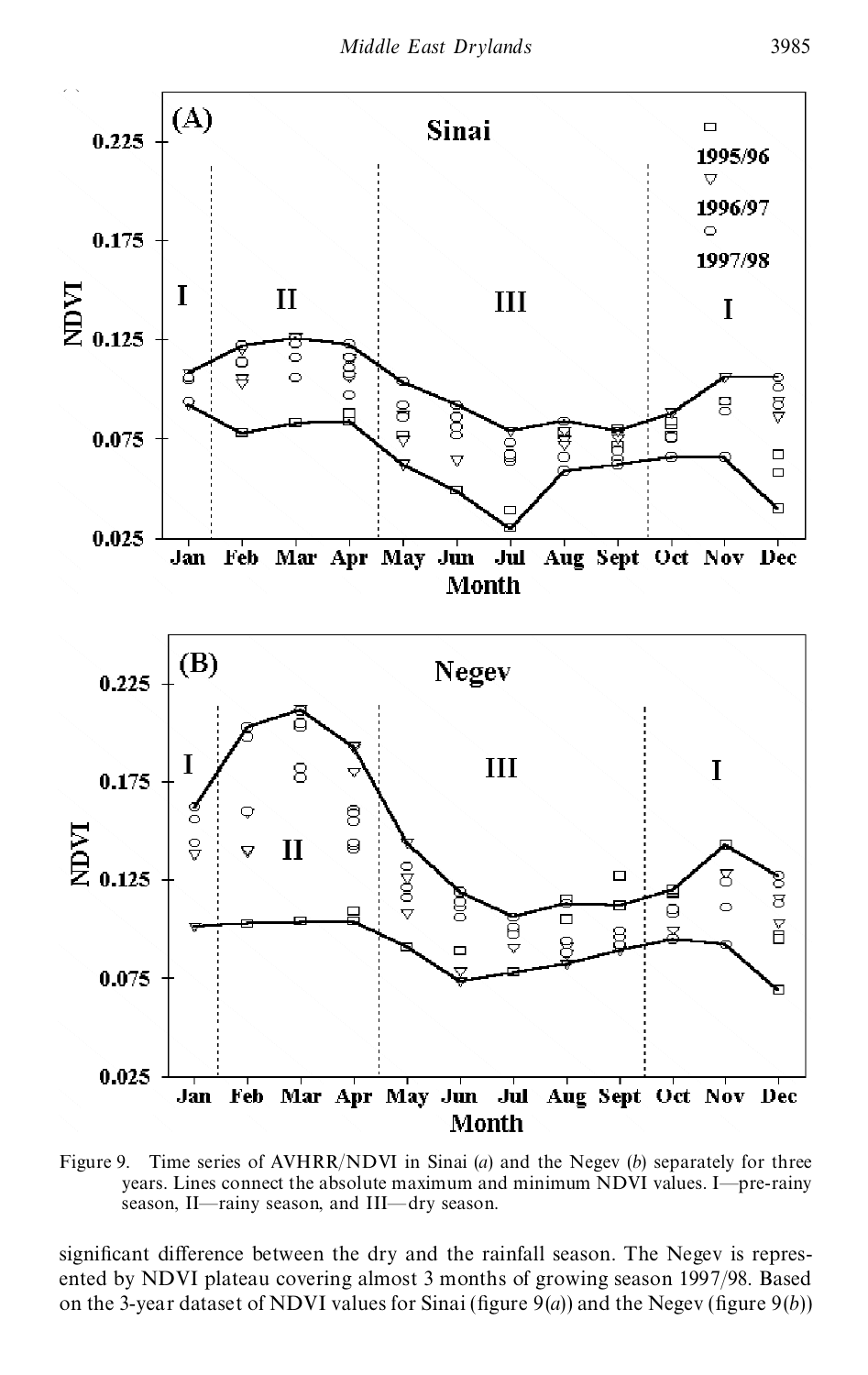the entire year can be separated into three seasons: I—pre-rainy season (October– January), II—rainy season (February–April), and III—dry season (May–September). The highest  $\Delta_{\text{NDVI}}$  (NDVI<sub>max</sub> – NDVI<sub>min</sub>) for each month was found during the rainy season for the Negev, while in Sinai this trend does not exist. The magnitude of  $\Delta_{\text{NDVI}}$  is more than twice higher for the Negev than for Sinai. This phenomenon indicates that the Negev has a much higher sensitivity of NDVI to rainfall. This is very important from the ecological point of view. A typical seasonal trend was found only in the Negev. The prolonged dry season is very stable and no major difference between the observed years were found. The pre-rainy season is distinguished from the dry season by a higher  $\Delta_{NDVI}$ .

A similar temporal pattern between NDVI, observed by the AVHRR sensor and the weighted values NDVI based on the spectral ground of all components (equation 2) is presented in figure 10. The sum of the fractions of all surface components  $(\Sigma_{NDVI})$  shows a good agreement with the AVHRR/NDVI data for the Negev desert  $(r^2 = 0.83$ , figure 10). As seen in figure 10, the most pronounced difference between the ground estimated NDVI and the AVHRR/NDVI in the sandy environment was found during the rainy season, when there is an overlay effect of the vegetation components. This is probably due to the fact that the vegetation components in the sandy environment are not spatially well separated. The reason is that biological soil crusts are overlaid by the annuals during the rainy season. At the end of the rainy season, the spectral response of the perennials that overlay partially the biological soil crusts and annuals contribute the main signal as measured by the satellite.

### **5. Conclusion**

The results of the spectral ground measurements on the Israeli side of the border show that all three vegetation components respond differently to rainfall. Annuals show the highest NDVI values, when the fraction or cover of each surface component was not considered. After weighting the fraction of the cover for each vegetation and soil component, the magnitude of the NDVI values changed significantly for each surface component. The contribution of all different surface components on the overall NDVI signal changes from dry season to rainy season. Perennials do not show a significant change in their NDVI contribution for the entire study area. A slight increase can be observed at the end of the rainy season. Annuals change their contribution for the sum of the NDVI signal from almost zero during the dry season to a high contribution during the first 2 months of the rainy season. The contribution of the biological soil crusts changes between the seasons and shows a maximum at the beginning of the rainy season.

AVHRR data analysis shows a signicant spectral contrast between both sides during the entire year. The most significant magnitude of the difference between both sides was found during the growing season. The highest correlation was found between AVHRR/NDVI and the rainfall of the concurrent and the two previous months that underlines the delayed response of the higher vegetation in the study

Figure 10. (*a*) Temporal pattern of NDVI observed by AVHRR sensor and the NDVI based on the spectral ground measurements for selected surface types in the Negev. (*b*) Relationship between NDVI observed by AVHRR sensor and the weighted sum of all ground measured surface components.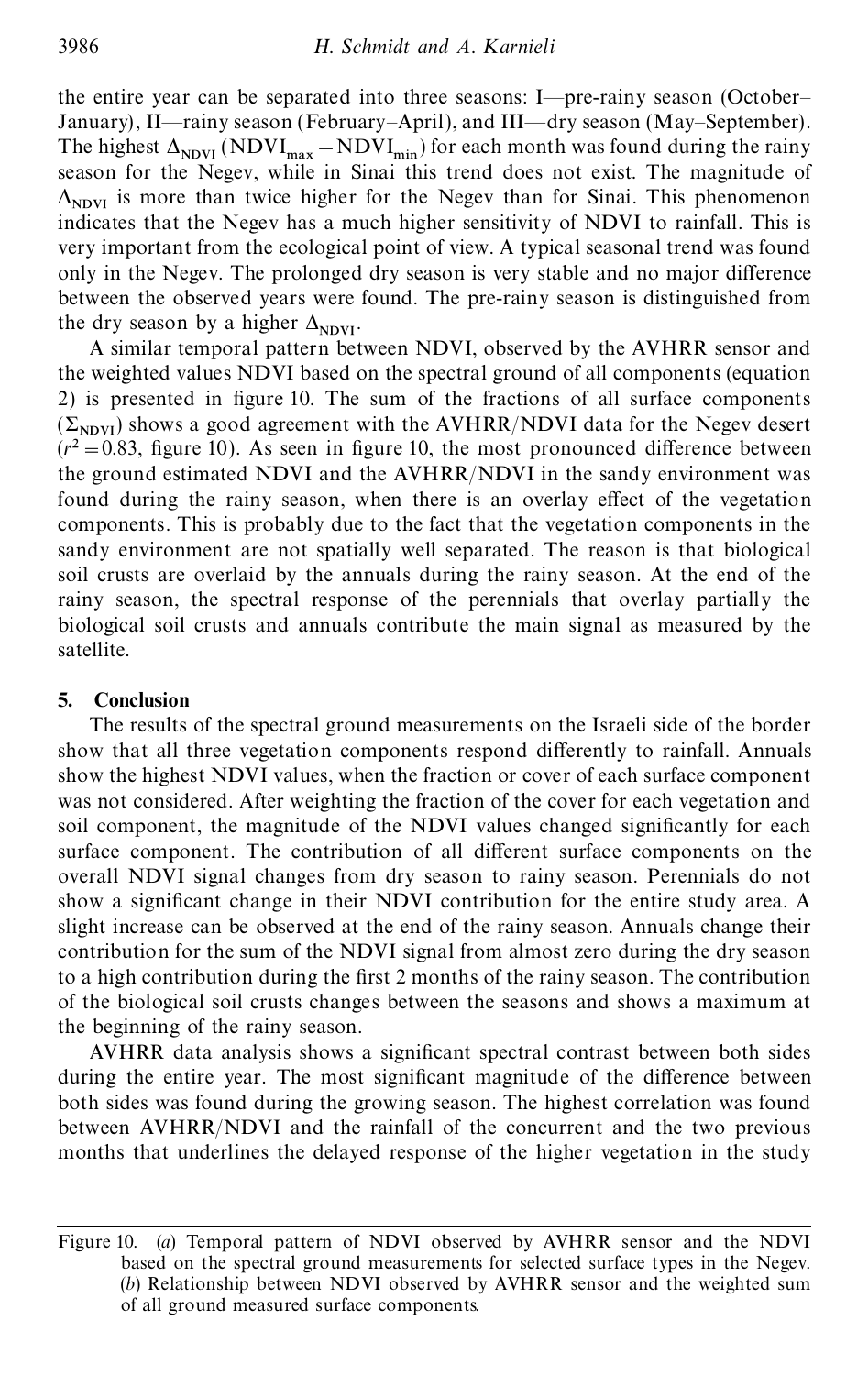二字字

 $\frac{1}{\sqrt{1-\frac{1}{2}}}$ 

 $=$ 

 $\equiv$  =

= — — =

 $\equiv$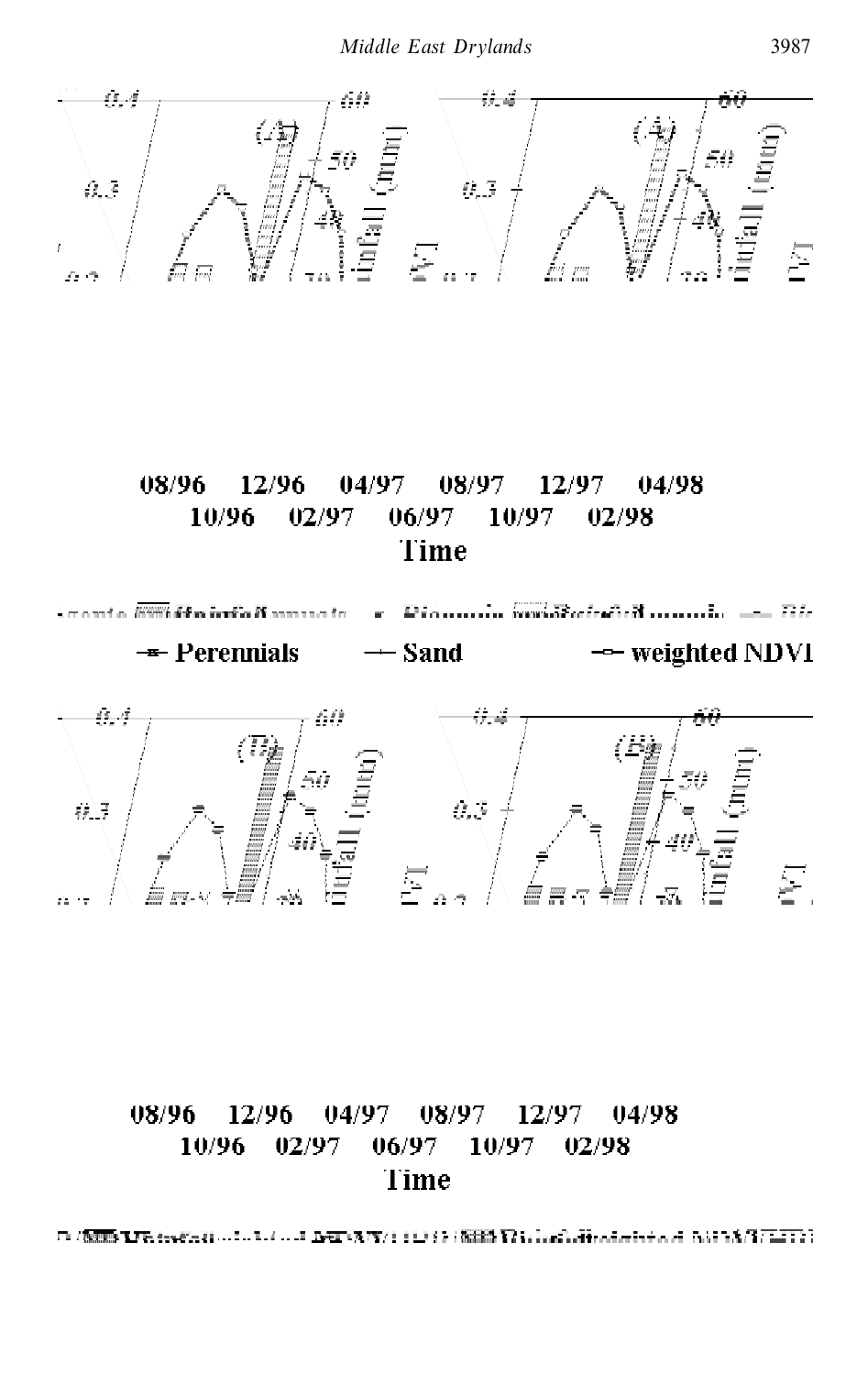area. A typical seasonal trend of AVHRR/NDVI values was found in the Negev that indicates that the Negev has a much higher sensitivity to rainfall than Sinai.

The high correlation between the spectral response of perennials/annuals and AVHRR/NDVI data in the Negev desert is due to the fact that the magnitude of AVHRR/NDVI is at the same time as the maximum response of perennials and annuals. The peak of the biological soil crusts is earlier and is followed by the peak of the annuals. AVHRR/NDVI data show only an increase in values, but do not reach a peak in this stage.

### **Acknowledgments**

The authors wish to thank Mrs Sveta Gilerman of the Remote Sensing Laboratory in Sede Boker for her help in processing the NOAA AVHRR data. The project was partly funded by the German MINERVA-Fellowship Foundation, the German Academic Exchange Program (DAAD) and partly by the International Arid Land Consortium (IALC). The authors also wish to thank the Arid Ecosystem Research Centre (AERC), Hebrew University of Jerusalem, for letting us work in the Nizzana research area.

#### **References**

- Chilar, J., St-Laurent, L., and Dyer, J. A., 1991, Relationship between the normalized difference vegetation index and ecological variables. *Remote Sensing of Environment*, **35**, 279–298.
- Danin, A., 1983, *Desert Vegetation of Israel and Sinai* (Jerusalem: Canaan Publishing House).
- Danin, A., 1991, Plant adaptation in desert dunes. *Journal of Arid Environments*, **21**, 193–212.
- Danin, A., 1996, *Plants of Desert Dunes. Adaption of Desert Organisms* (Berlin: Springer).
- DANIN, A., BAR-OR, Y., DOR, I., and YISRAELI, T., 1989, The role of cyanobacteria in stabilization of sand dunes in southern Israel. *Ecological Mediterranean*, **15**, 55–64.
- Ehrlich, D., Estes, J. E., and Singh, A., 1994, Review article: applications of NOAA-AVHRR 1 km data for environmental monitoring. *International Journal of Remote Sensing*, **15**, 145–161.
- EVENARI, M., SHANAN, L., and TADMOR, N., 1982, *The Negev. The Challenge of a Desert* (Cambridge: Harvard University Press).
- FARRAR, T. J., and NICHOLSON, S. E., 1994, The influence of soil type on the relationship between NDVI, rainfall, and soil moisture in semi-arid Botswana. II. NDVI response to soil moisture. *Remote Sensing of Environment*, **50**, 121–133.
- Gutman, G. G., 1991, Vegetation indices from AVHRR: an update and future prospects. *Remote Sensing of Environment*, **35**, 121–136.
- HIELKEMA, J. U., PRINCE, S. D., and ASTLE, W. L., 1986, Rainfall and vegetation monitoring in the Savanna Zone of Sudan using the NOAA AVHRR data. *International Journal of Remote Sensing*, **7**, 1499–1513.
- Hobbs, T. J., 1995, The use of NOAA-AVHRR NDVI data to assess herbage production in the arid rangelands of Central Australia. *International Journal of Remote Sensing*, **16**, 1289–1302.
- Holben, B., 1986, Characteristics of maximum-value composite images from temporal AVHHR data. *International Journal of Remote Sensing*, **7**, 1417–1434.
- HUETE, A., and TUCKER, C. J., 1991, Investigation of soil influences in AVHRR red and infrared vegetation index imagery. *International Journal of Remote Sensing*, **12**, 1223–1242.
- Ichoku, C., and Karnieli, 1996, A., A review of mixture modeling techniques for sub-pixel land cover estimation. *Remote Sensing Reviews*, **13**, 161–186.
- Justice, C. O., and Hiernaux, P. H. Y., 1986, Monitoring the grasslands of the Sahal using NOAA AVHRR data: Niger 1983. *International Journal of Remote Sensing*, **7**, 1475–1497.
- Justice, C. O., Townshend, J. R. G., Holben, B. N., and Tucker, C. J., 1985, Analysis of the phenology of global vegetation using meteorological satellite data. *International Journal of Remote Sensing*, **6**, 1271–1318.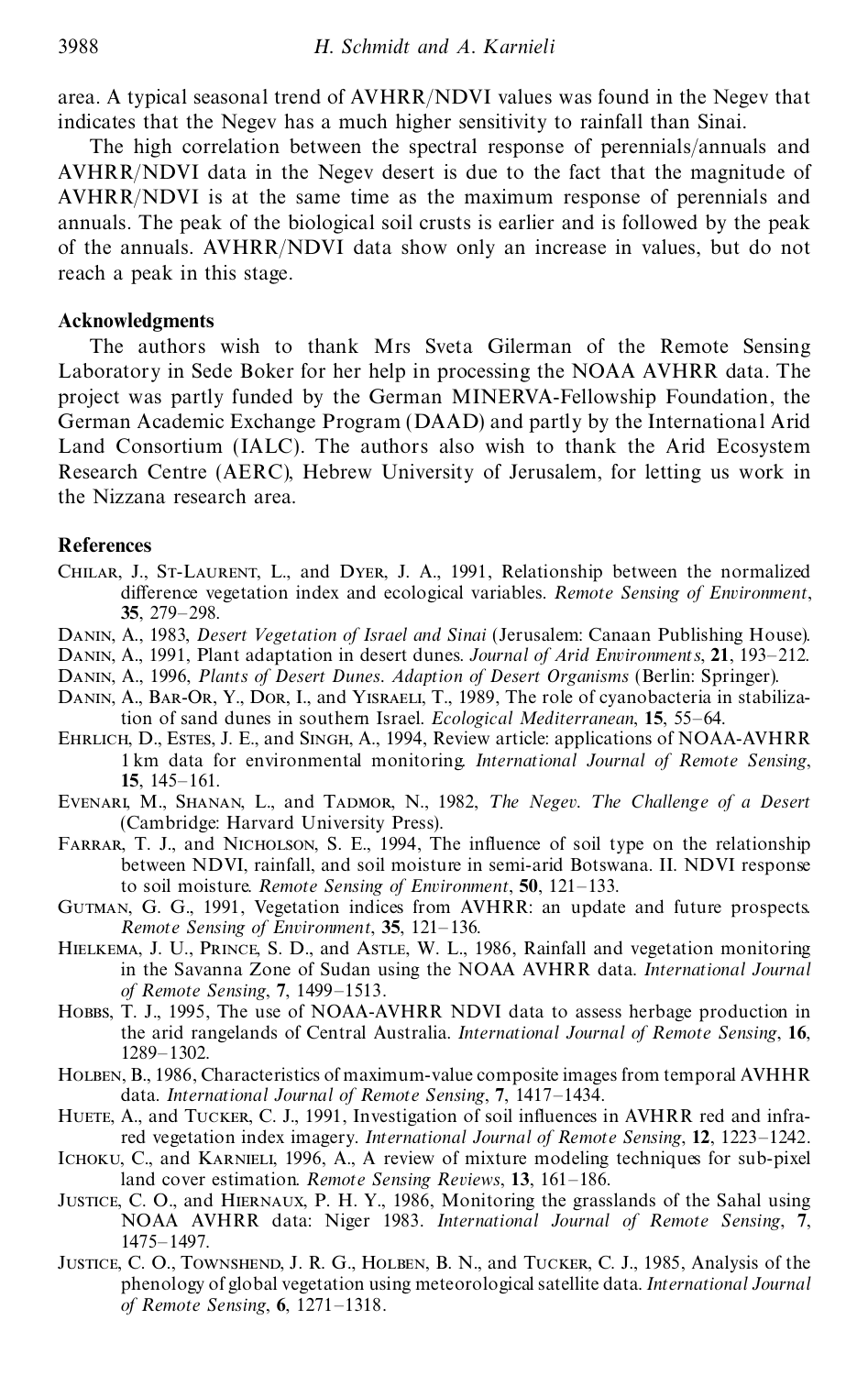- JUSTICE, C. O., TOWNSHEND, J. R. G., and KALB, V. L., 1991, Representation of vegetation by continental data sets derived from NOAA-AVHRR data. *International Journal of Remote Sensing*, **12**, 999–1021.
- KARNIELI, A., 1997, Development and implementation of spectral crust index over dune sands. *International Journal of Remote Sensing*, **18**, 1207–1220.
- KARNIELI, A., and TSOAR, H., 1995, Spectral reflectance of biogenic crust developed on desert dune sand along the Israel–Egypt border. *International Journal of Remote Sensing*, **16**, 369–374.
- Karnieli, A., Kidron, G. J., Glaesser, C., and Ben-Dor, E., 1999, Spectral characteristics of cyanobacteria soil crust in semiarid environments. *Remote Sensing of Environment*, **69**, 67–75.
- KREMER, R. G., and RUNNING, S. W., 1993, Community type differentiation using NOAA/AVHRR data within a Sagebrush-steppe ecosystem. *Remote Sensing of Environment*, **46**, 311–318.
- Lambin, E. F., and Strahler, A. H., 1994, Change-vector analysis in multitemporal space: a tool to detect and categorize land-cover change processes using high temporalresolution satellite data. *Remote Sensing of Environment*, **48**, 231–244.
- LEPRIEUR, C., KERR, Y. H., and PICHON, J. M., 1996, Critical assessment of vegetation indices from AVHRR in a semi-arid environment. *International Journal of Remote Sensing*, **17**, 2549–2563.
- LI-COR, 1989, LI-1800 Portable Spectrometer Instruction Manual, Publication No. 8210-0030, LI-COR Inc., Lincoln, NE.
- Lozano-Garcia, D. F., Fernandez, R. N., and Johannsen, C. J., 1991, Assessment of regional biomass–soil relationships using vegetation indexes. *IEEE T ransactions on Geoscience and Remote Sensing*, **29**, 331–338.
- Maselli, F., Conese, C., Petkov, L., and Gilabert, M. A., 1993, Environmental monitoring and crop forecasting in the Sahel through the use of NOAA NDVI data. A case study: Niger 1986–89. *International Journal of Remote Sensing*, **14**, 3471–3487.
- McAuliffe, J. R., 1990, A rapid survey method for the estimation of density and cover in desert plant communities. *Journal of Vegetation Science*, **1**, 653–656.
- Mora, F., and Iverson, L. R., 1997, Dynamics stratication of the landscape of Mexico: analysis of vegetation patterns observed with multitemporal remotely sensed images. *Geocarto International*, **12**, 73–87.
- NICHOLSON, S. E., and FARRAR, T. J., 1994, The influence of soil type on the relationship between NDVI, rainfall, and soil moisture in semi-arid Botswana. I. NDVI response to rainfall. *Remote Sensing of Environment*, **50**, 107–120.
- Nicholson, S. E., Davenport, M. L., and Malo, A. R., 1990, A comparison of the vegetation response to rainfall in the Sahel and East Africa, using NDVI from NOAA AVHRR. *Climatic Change*, **17**, 209–241.
- OTTERMAN, J., 1974, Baring high-albedo soils by overgrazing: a hypothesized desertification mechanism. *Science*, **186**, 531–533.
- Otterman, J., 1977, Anthropogenic impact on the surface at the Earth. *Climate Change*, **1**, 137–155.
- OTTERMAN, J., 1981, Satellite and field studies of man's impact on the surface in arid regions. *T ellus*, **33**, 68–77.
- OTTERMANN, J., 1996, Desert-scrub as the cause of reduced reflectances in protected versus impacted sandy arid areas. *International Journal of Remote Sensing*, **17**, 615–619.
- OTTERMAN, J., and FRASER, R. S., 1976, Earth-atmosphere system and surface reflectivity in arid regions from Landsat multi-spectral scanner measurements. *Remote Sensing of Environment*, **5**, 247–266.
- OTTERMAN, J., and TUCKER, C. J., 1985, Satellite measurements of surface albedo in semi desert. *Journal of Climate and Applied Meteorology*, **24**, 228–235.
- Otterman, J., Waisel Y., and Rosenberg, E., 1975, Western Negev and Sinai ecosystems: comparative study of vegetation, albedo, and temperatures. *Agro-Ecosystems*, **2**, 47–59.
- Ouaidrari, H., Begue, A., Imbernon, J., and D'Herbes, J. M., 1996, Extraction of the pure spectral response of the landscape components in NOAA-AVHHR mixed pixels application to the HAPEX-Sahel degree square. *International Journal of Remote Sensing*, **17**, 2259–2280.